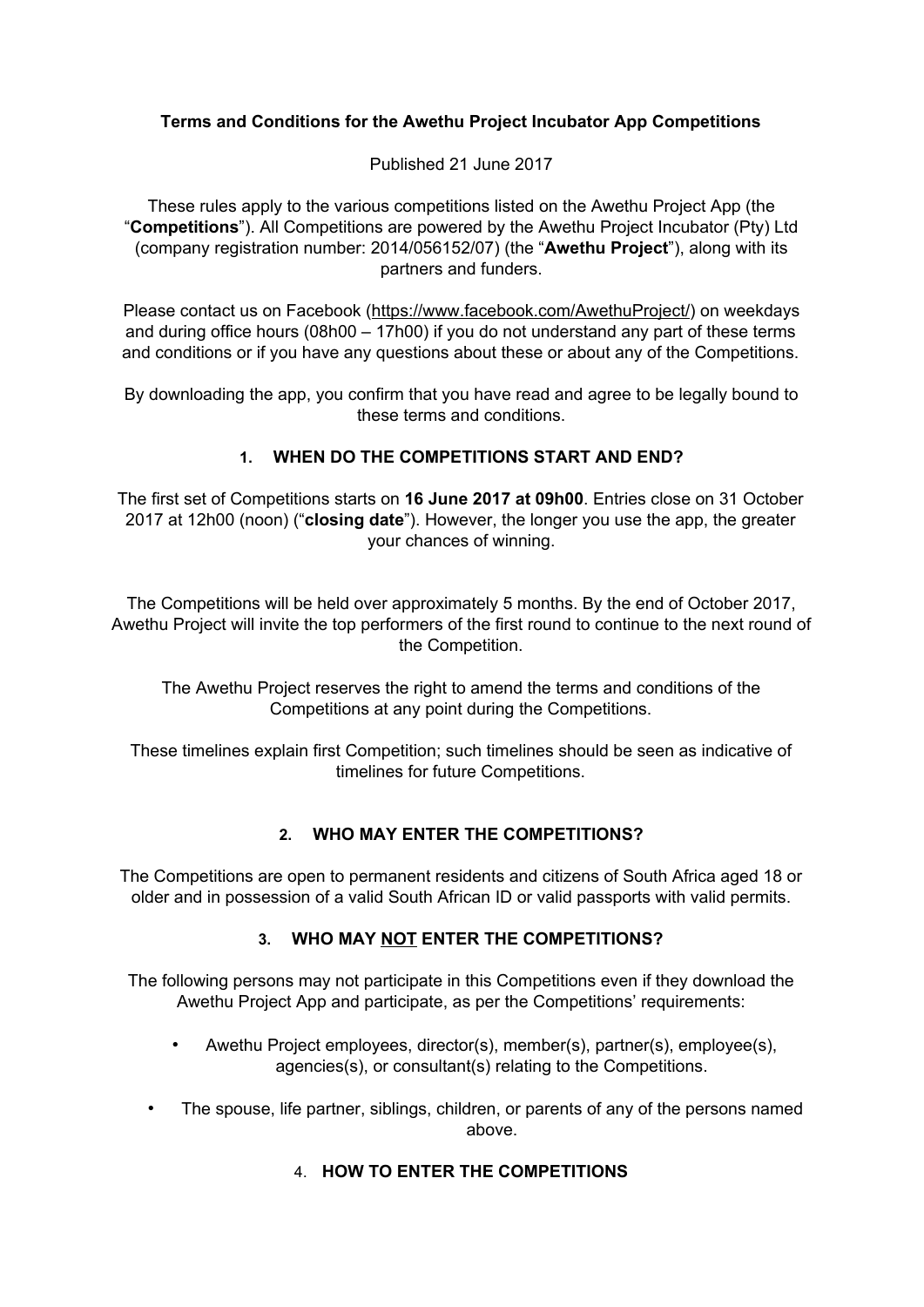- Download the Awethu Project App from the Google Play store;
- Register and complete the personal profile section on the Awethu Project App;
	- Opt in to be contacted by Awethu; and
- **●** You will get to a page on the Awethu Project App, which directs you to the varied Competitions, where you will be required to select the Competitions that you wish to participate in.

Please note that all Competitions require your active participation on the Awethu Project App – whether through a business you are starting or an existing business.

# **6. CAN I ENTER MORE THAN ONE COMPETITION?**

Even though you may enter each Competition on the Awethu Project App, you are only allowed to win a prize once.

# **7. COMPETITION PRIZES**

Details of the prizes will be listed on the Competition pages in the Awethu Project App as well as on the Awethu Project Facebook page [\(https://www.facebook.com/AwethuProject/\)](https://www.facebook.com/AwethuProject/)

Only active participants in the Competitions are eligible to win the prizes.

Cash prizes may only be used for the businesses that were entered into the Competitions.

Non-cash prizes may not be transferred or converted to cash.

# **8. HOW TO BE A TOP PERFORMER THAT IS USING THE AWETHU PROJECT APP**

● Actively participate and interact with the Awethu Project App, so that you may -

### o Grow your business;

o Sell more products and/ or services;

o Get more customers; and

o Make more money for the business.

# **9. DUE DILIGENCE ON PRIZE WINNERS**

- Proposed prize winners will be subjected to a due diligence process at the sole discretion of the Awethu Project.
	- This due diligence process may include, but is not limited to:
		- o An affidavit signed by you.
	- o All financial information relating to the business entered into the Competition/s being verified by the Awethu Project data analytics team;
		- The verification of financial information may include but is not limited to:
			- Receipts for items your business has bought for the business;
				- Calling your clients;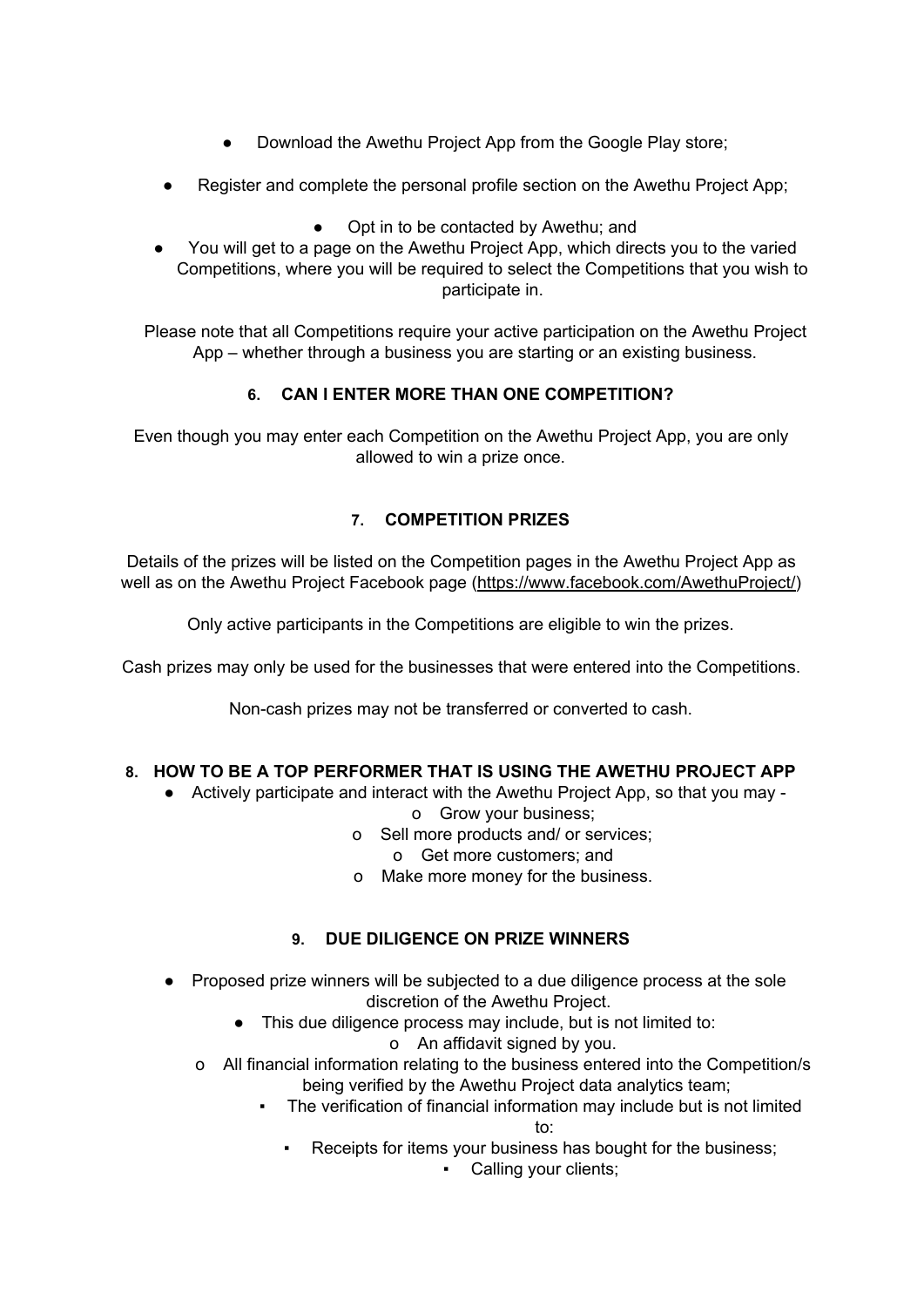- Shadowing your business for a period of time (as defined by the Awethu Project);
	- Reviewing bank statements used by your business; and
- Because of the nature of micro-businesses, Awethu will need to make discretionary decisions on who wins the prizes based on the evidence collected in the due diligence process.
	- In instances where the Awethu Project (or other judges) have had to make such discretionary decisions, such decisions are final and no correspondence will be entered into. No decision by the judges or the Awethu Project will be subject to an appeal.

### **10. HOW WE WILL DELIVER YOUR PRIZE TO YOU OR HOW YOU CAN COLLECT OR CLAIM YOUR PRIZE**

- Cash prizes will be awarded to your businesses directly. This investment is made in order to drive sustainable growth in your business.
	- o The Awethu Project reserves the right to pay disbursements directly to your suppliers instead of to your business;
	- o All disbursements must be approved by Awethu even if the prize money has already been won.
- The awarding of any cash prize is subject to your active participation in the Awethu Project App, the performance of your business and is entirely at the discretion of the Awethu Project.

# **11. HOW WILL WINNERS BE NOTIFIED?**

- Winners will be notified by telephone once selected and a confirmation letter will also be sent to the winners via e-mail.
	- By entering any of the Competitions, you give the Awethu Project permission to publish your name on the Awethu Project website, Facebook page, Twitter account, radio, press, print, should you be a winner. Such information may be in the media for no more than 5 years from the date that you were announced a winner.
	- The Awethu Project reserves the right to make media announcements and/or publications of the name(s) and photograph(s) of all participants in the Competitions for the duration of the Competitions and for no more than 5 years from the end of the Competitions.
- By entering any of the Competitions, you authorize the Awethu Project to publish or distribute any or all the details of your application and information about your business's success and/or to take pictures of you and your business and to use such details, photographs or stories in any advertising or promotional material of the Awethu Project and/ or any of its partners and sponsors, without any liability on the part of the Awethu Project and/ or its sponsors for any claim, including any form of payment or reimbursement, to you.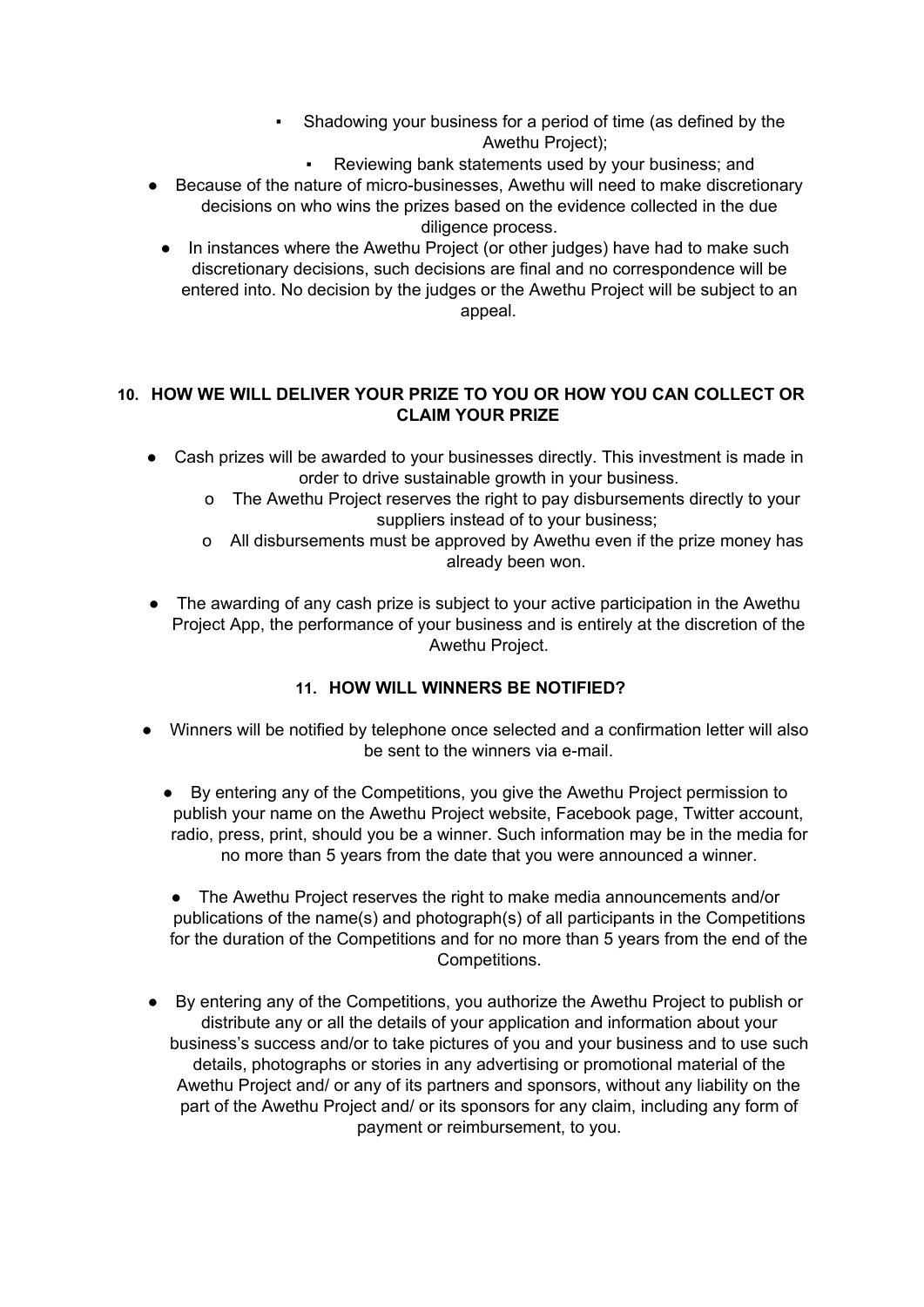### **12. WHAT HAPPENS IF AWETHU CANNOT CONTACT THE WINNER OR IF THE WINNER IS NOT ABLE TO TAKE UP THE PRIZE**

If the Awethu Project cannot reach a prize winner (using the contact details provided by the winner in the profile section of the App) within 5 (five) days after the prize announcement date, the Awethu Project has the exclusive right to award the prize to the participant who has achieved the next highest score.

### **13. GROUNDS FOR DISQUALIFICATION**

Participants in any of the Competitions that do any of the following or attempt to do any of the following, whether alone or through anyone else will immediately be disqualified from winning a prize:

- Providing false data on the Awethu Project App;
- **•** Inability to provide verification data within 3 (three) working days of request from the Awethu Project; and
- **•** Any action that threatens other participants in the Competition and/ or any sponsors, employees, directors, contractors or agents of the Awethu Project.
	- **•** Not using the proceeds from the cash prizes as agreed with Awethu. In these instances, no further cash amounts will be disbursed to the winner.

### **14. INTELLECTUAL PROPERTY**

Every participant in any of the Competitions retains ownership of all intellectual property rights that were held by the participant prior to the submission of business information to the Awethu Project App. The Awethu Project gives all assurances that the participants shall remain the sole owners of their business ideas and that no steps will be taken by the Awethu Project to assert any claims to any of the business ideas presented by the participants.

Each and every participant is responsible for taking reasonable steps that their participation in the Competitions does not infringe on third-party intellectual property rights.

As a potential entrant to the competition you should be aware of the provisions of the Intellectual Property Rights from Publicly Financed Research and Development Act, 2008 (IPR Act).

# **15. DISCLOSURE OF PERSONAL INFORMATION**

- The Awethu Project is required by law to process all personal information in a responsible manner by protecting your and Awethu Project's legitimate interests.
- By applying to improve the growth of your business through your participation in the Awethu Project App, you consent to Awethu Project collecting and processing your personal information, incl. your full names, your ID number, the details of your business(es) you participate with on the Awethu Project App.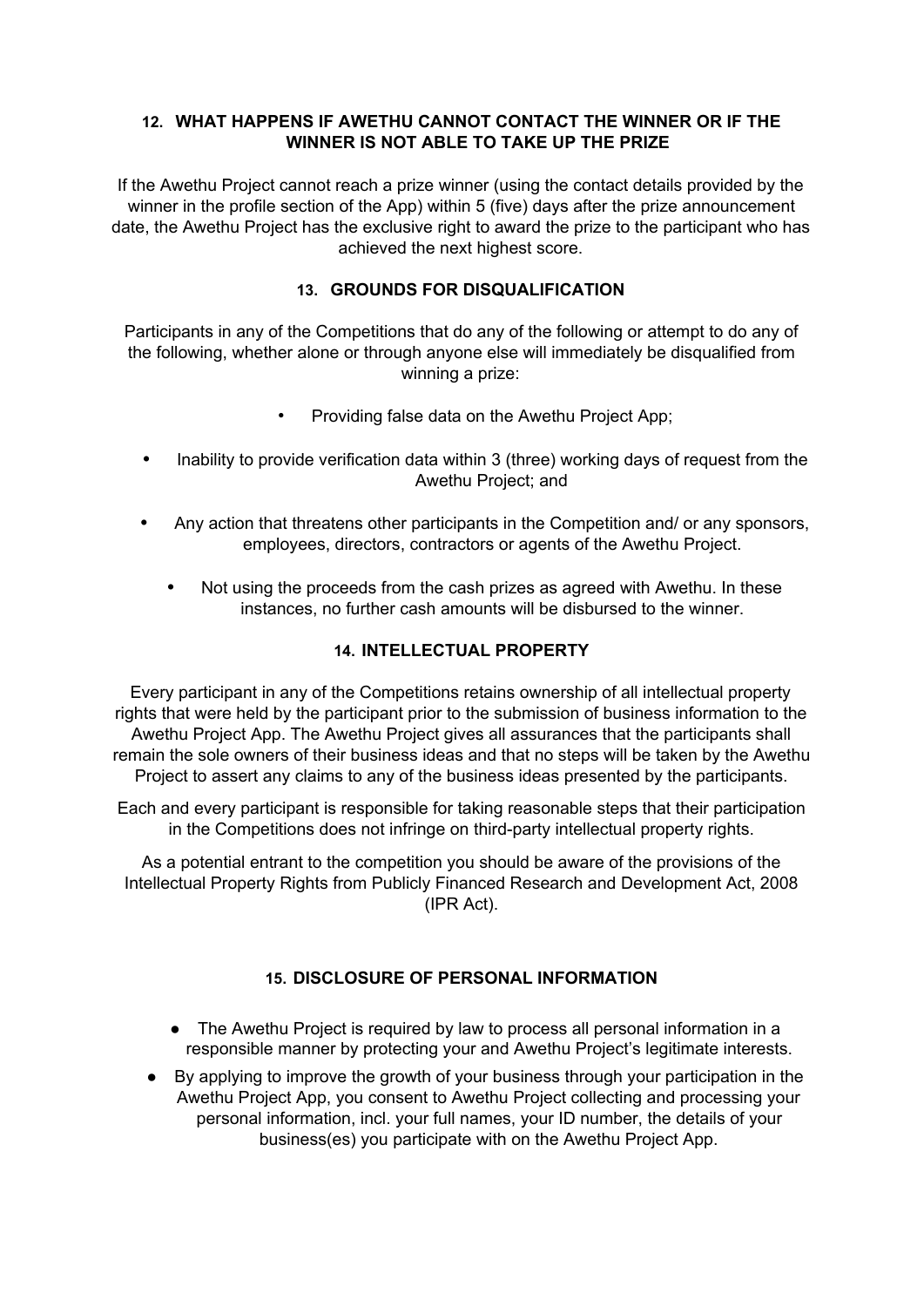- The Awethu Project will collect, process and use such information as prescribed by law and to enable the Awethu Project team to assist you in this journey. Your personal information may also be shared with the Awethu Project stakeholders (e.g. sponsors, funders, associates) to the extent and for the duration as may be required for reporting as well as for marketing purposes. The Awethu Project will not share your personal information with any other parties, unless required do so by law or with your consent. For more information about how we use and manage your personal information, please see the Awethu Project privacy policy.
	- By completing this profile page and participating in the Awethu Project App, you confirm that you are 18 years old and that you have read and understood the full privacy policy and that you consent to the processing of your personal information.

### **16. LIMITATION OF LIABILITY**

- By entering and participating in the Competitions, you indemnify the Awethu Project, its associated and subsidiary companies, and its directors, officers, employees, sponsors, funders and agents against any and all claims for any loss or damages, whether direct, indirect, consequential, or otherwise, arising from any cause whatsoever from your participation in any way howsoever, in this Competition. Such losses or damages include, but are not limited to loss of use or lost business, revenue, profits, anticipated savings, reputation or goodwill arising from the content on the Awethu Project App or any other related interaction with the Awethu Project, Awethu Project documentation and/ or the intended use thereof under any theory of delict, contract, warranty, strict liability or negligence even if the Awethu Project has been advised, knew or should have known of the possibility of such damages.
- You agree that, due to the nature of the Awethu Project's business and the large number of entrepreneurs (and business ideas) that the Awethu Project business is exposed to on a daily basis, the Awethu Project does not guarantee that it will not have the business idea and/ or start a business that is similar to your business. In the event that the Awethu Project develops a business idea and/ or starts a business that may be similar to yours, you waive all your rights against the Awethu Project for damages or any other remedy available at law.

### **17. GENERAL**

- The Awethu Project has the right to cancel any of the Competitions at any time. In this event, the Awethu Project will publish a notice on its Facebook page and you agree to waive (give up) any rights that you may have against the Awethu Project in whatsoever way.
- All entries will go through a vetting and judging process to determine the winner. The judges' decision on all Competitions is final. No decision by the judges will be subject to an appeal.
	- The Awethu Project reserves the right to change the rules of any Competition. Awethu will publish notification of changes on the Awethu Project App and Awethu's Facebook page. For convenience only, the date on which these rules were last amended is shown above. It is your responsibility to check the website for any changes to the Competition rules.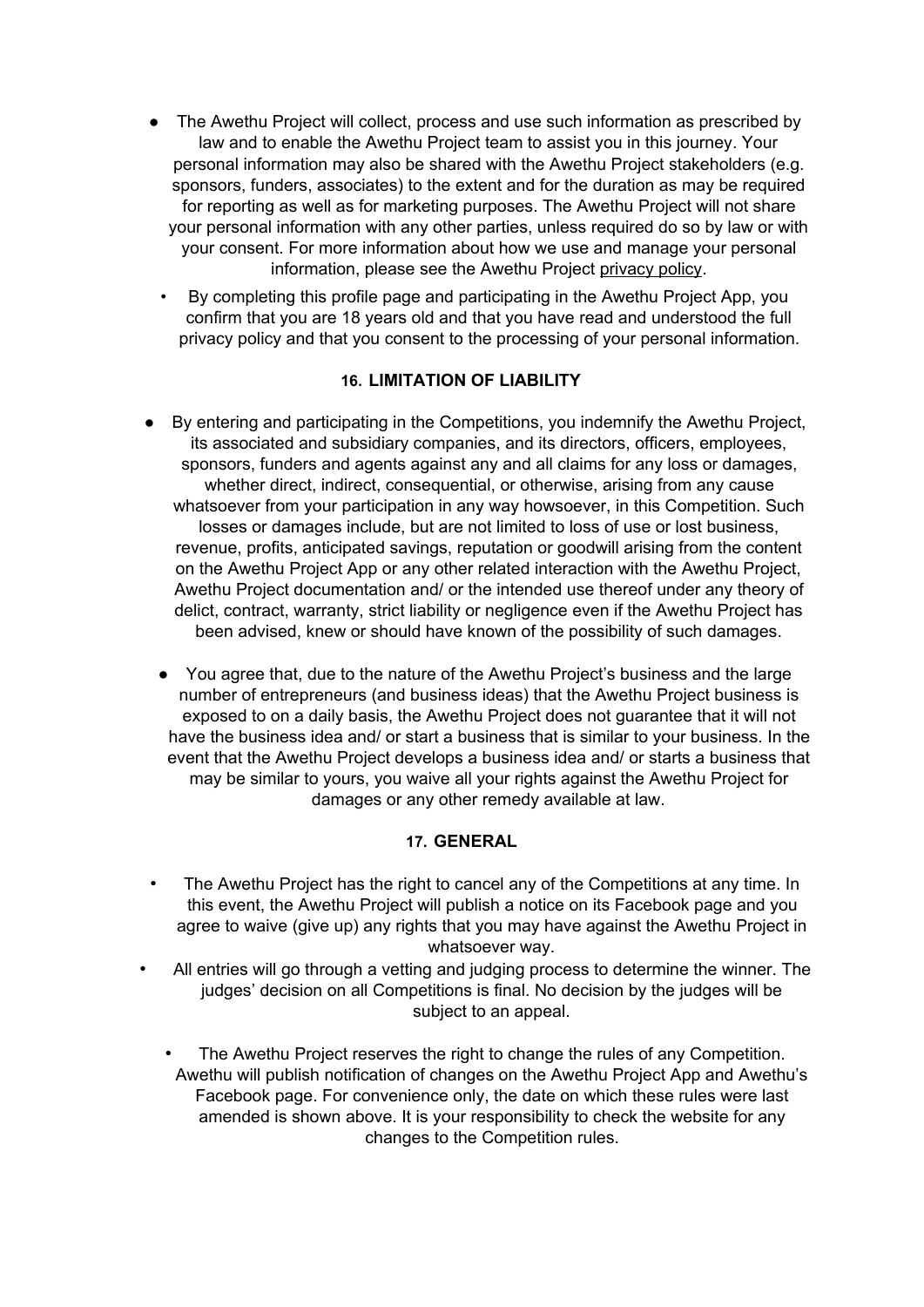- The participant will not hold Awethu liable for any technical errors originating from the Awethu Project, hosting website, social media pages, network suppliers and other service providers.
- Participants are responsible for any data, cellphone or any other charges necessary to enable participants to gain the necessary network or internet access to be able to access Facebook or to use the Awethu Project App.
- The contents of these terms and conditions are severable. This means that if any term and condition is found to be unlawful, it will be removed and the remaining terms and conditions will still apply.
- These terms and conditions and the Competitions are governed by the law of the Republic of South Africa.
	- At the sole discretion of the Awethu Project, an auditor may oversee the prize allocation process to ensure fairness and correctness.
		- Situations not covered in these terms and conditions will be resolved by the organisers of the Competition, and their decision will be final.
- The user of the Awethu Project App guarantees that all submitted content does not infringe valid law, especially criminal law, competition law, copyright law, trade mark and other labeling laws and/or personal rights and is free from rights owned by third parties. In addition, user content may not be racist, race baiting, discriminatory, pornographic, insulting, defamatory, or offensive against accepted good morals in any other way, or, considering the character of the platform, inappropriate. The Awethu Project maintains the right to reject content entered by the user and/or to delete such content where it contravenes the above principles, valid law or accepted morals.

The user of the Awethu Project App pledges to release the Awethu Project completely and unconditionally from any claims whatsoever resulting from obligations due to the culpable injury of the above-mentioned points. This release includes the responsibility for legal costs.

Direct any questions and/ or comments that you may have to info@awethuproject.co.za

### **18. SPECIFIC COMPETITIONS**

- Students and Alumni from the following TVETs are eligible for the TVET Turbo Competition. Students and Alumni from other TVETs are eligible for the CashUp competition.
	- o Flavius Mareka TVET College
		- o Goldfields TVET College
			- o Maluti TVET College
	- o Northern Cape Rural TVET College
	- o Northern Cape Urban TVET College